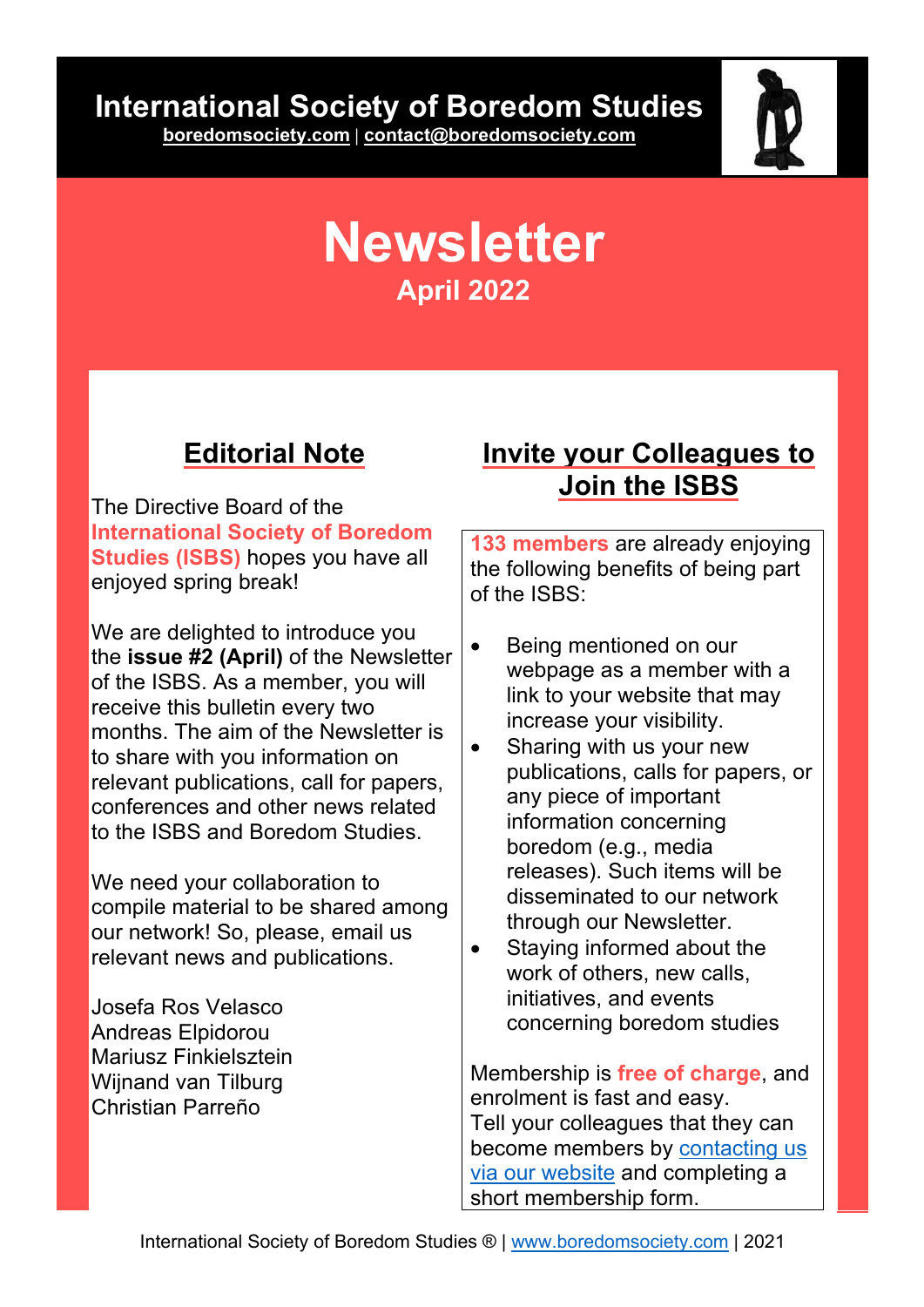### **Recent Books**

#### **La enfermedad del aburrimiento**

Josefa Ros Velasco Alianza Editorial 978-8-41362-801-1



In this essay, Josefa Ros teaches us to listen to the voice of boredom, to explore its reasons, and to direct our actions, with the available resources, to return to an optimal state of satisfaction. She shows the multifaceted character of its experience and delves into its nature, highlighting its functionality and sharing the keys to making proper use of its power. *The disease of boredom* is the journey towards a radical change in the way of perceiving and dealing with boredom.

#### **Find it here.**

#### **Critique of Bored Reason. On the Confinement of the Modern Condition**

Dmitri Nikulin Walter de Gruyter 978-0-23154-815-1



In this philosophical study, Dmitri Nikulin explores the concept's genealogy to argue that boredom is the mark of modernity. Considering such thinkers as Descartes, Pascal, Kant, Kierkegaard, Kracauer, Heidegger, and Benjamin, *Critique of Bored Reason* places boredom on center stage in the philosophical critique of modernity. **Find it here.**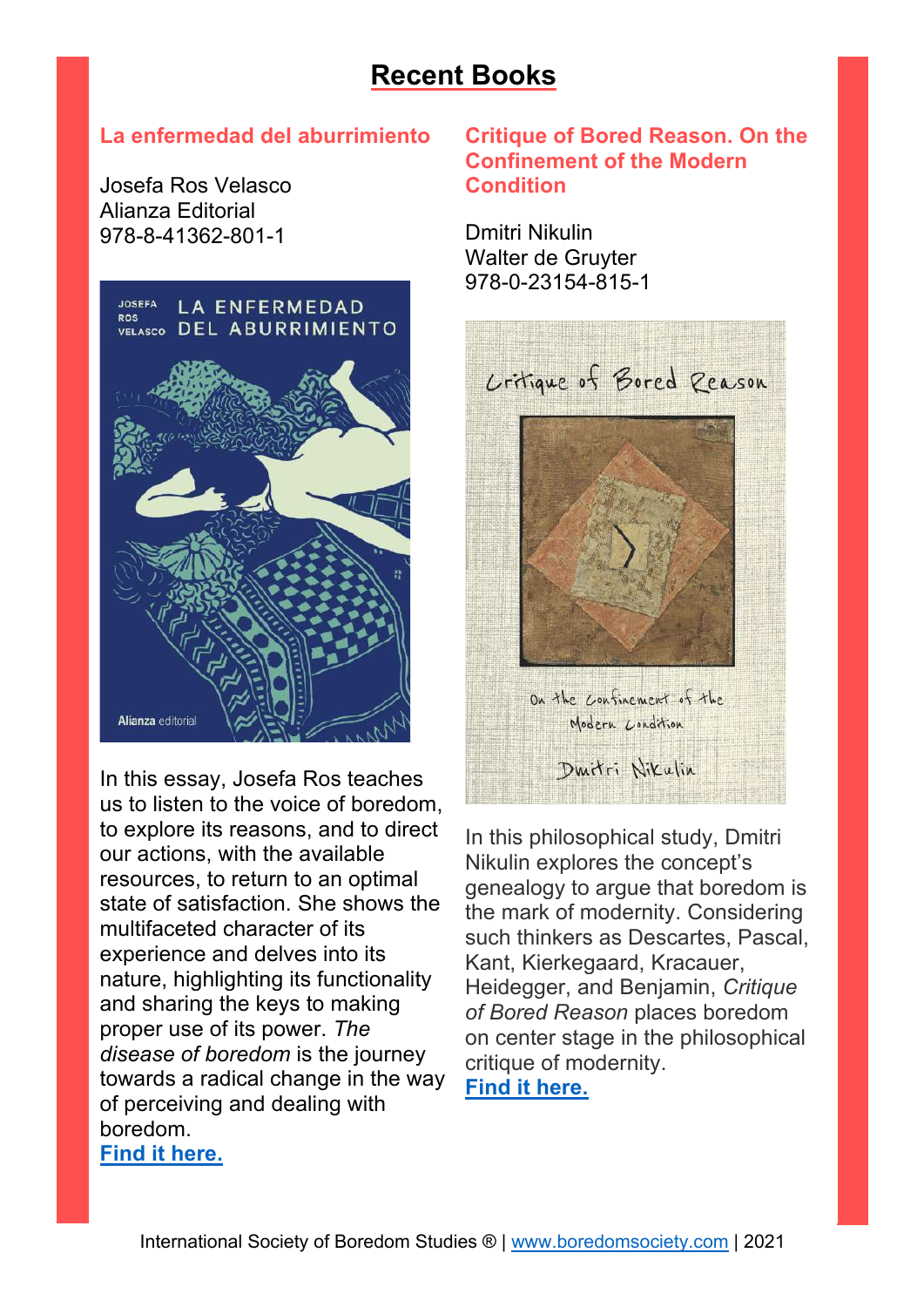#### **Escaping Boredom in the Classroom: Breakouts, Breakout Boxes and Escape Rooms**

Edited by Madalina Armie and Verónica Membrive Cambridge Scholars Publishing 978-1-52757-903-3

### **Escaping Boredom** in the Classroom

**Breakouts, Breakout Boxes** and Escape Rooms



This volume presents the general premises of applying gamification to the learning experience and the advantages of implementing escape rooms, breakouts, and breakout boxes in the classroom. **Find it here.**

#### **Temporal Politics and Banal Culture. Before the Future**

Peter Conlin **Routledge** 978-1-47247-437-7



**Temporal Politics** and Banal Culture Before the Future

PETER CONLIN



A rigorous theoretical examination of contemporary life and culture grounded in a close examination of sites and material examples, *Temporal Politics and Banal Culture: Before the Future* will appeal to scholars of social theory, sociology, cultural geography, cultural studies, and social philosophy. **Find it here.**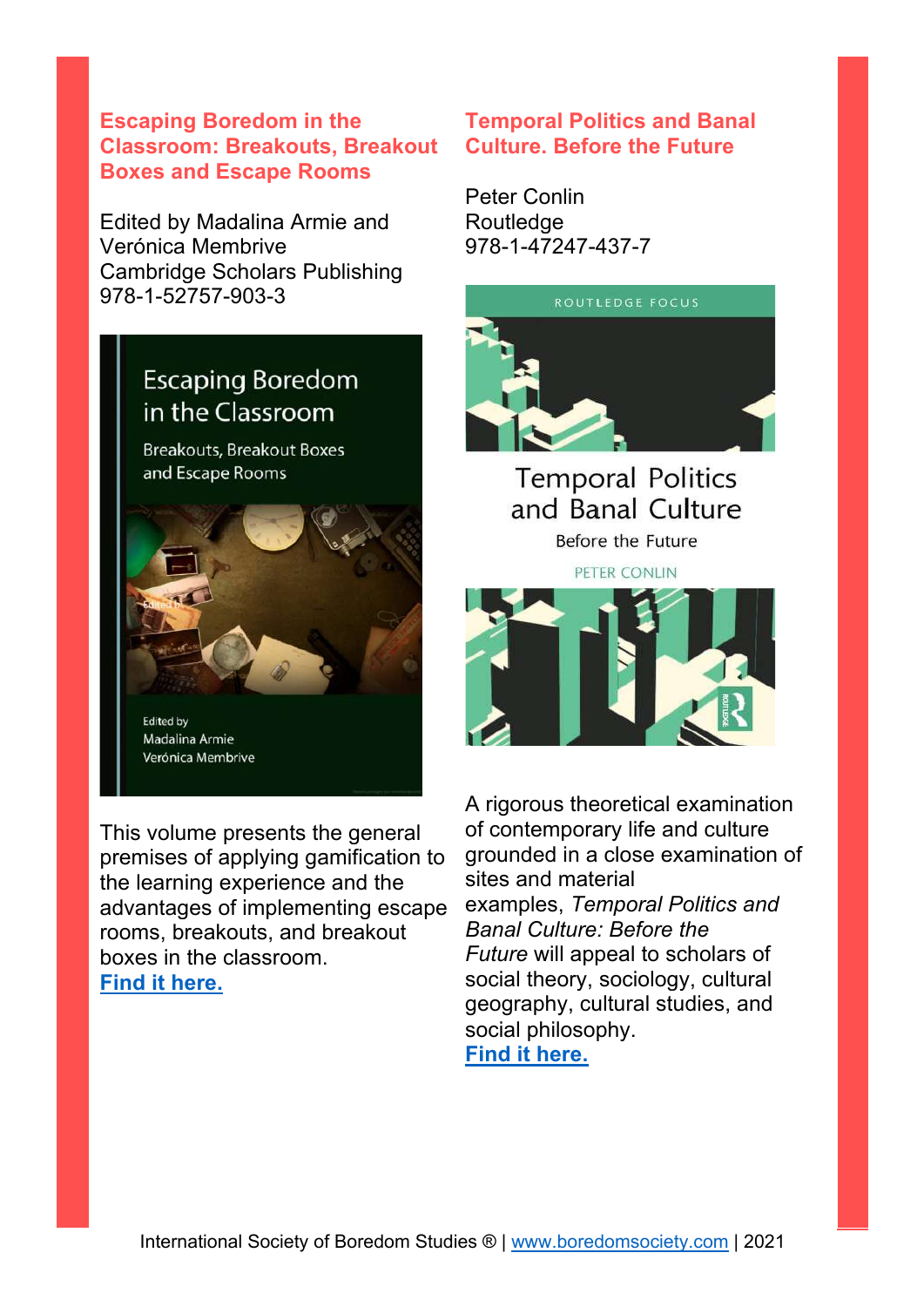#### **Boredom, Architecture, and Spatial Experience**

Christian Parreño **Bloomsbury** 978-1-35014-813-0



*Boredom, Architecture, and Spatial Experience* shows how an understanding of boredom affords us a new way of looking at and understanding the modern experience. It reconstructs a series of episodes in architectural history, from the 19th century to the present, to survey how boredom became a normalized component of the everyday, how it infiltrated into the production and reception of architecture, and how it serves to diagnose moments of crisis in the continuous transformations of the built environment. **Find it here.**

#### **Boredom and Academic Work**

Mariusz Finkielsztein Routledge 978-1-03201-835-5



#### **BOREDOM AND ACADEMIC** WORK



Introducing the notion of boredom into the academic context, *Boredom and Academic Work* proposes a fresh sociological perspective on boredom and academic work alike. It invites a reader to reflect on the essence of boredom and the nature of academic work from the sociological perspective. It also provides an original, interactional, and essential definition of boredom and a novel standpoint for observing academic work, both in its systemic and practical level, and shows how the academic system influences its subjects' well-being, motivation, emotions, and practices. **Find it here.**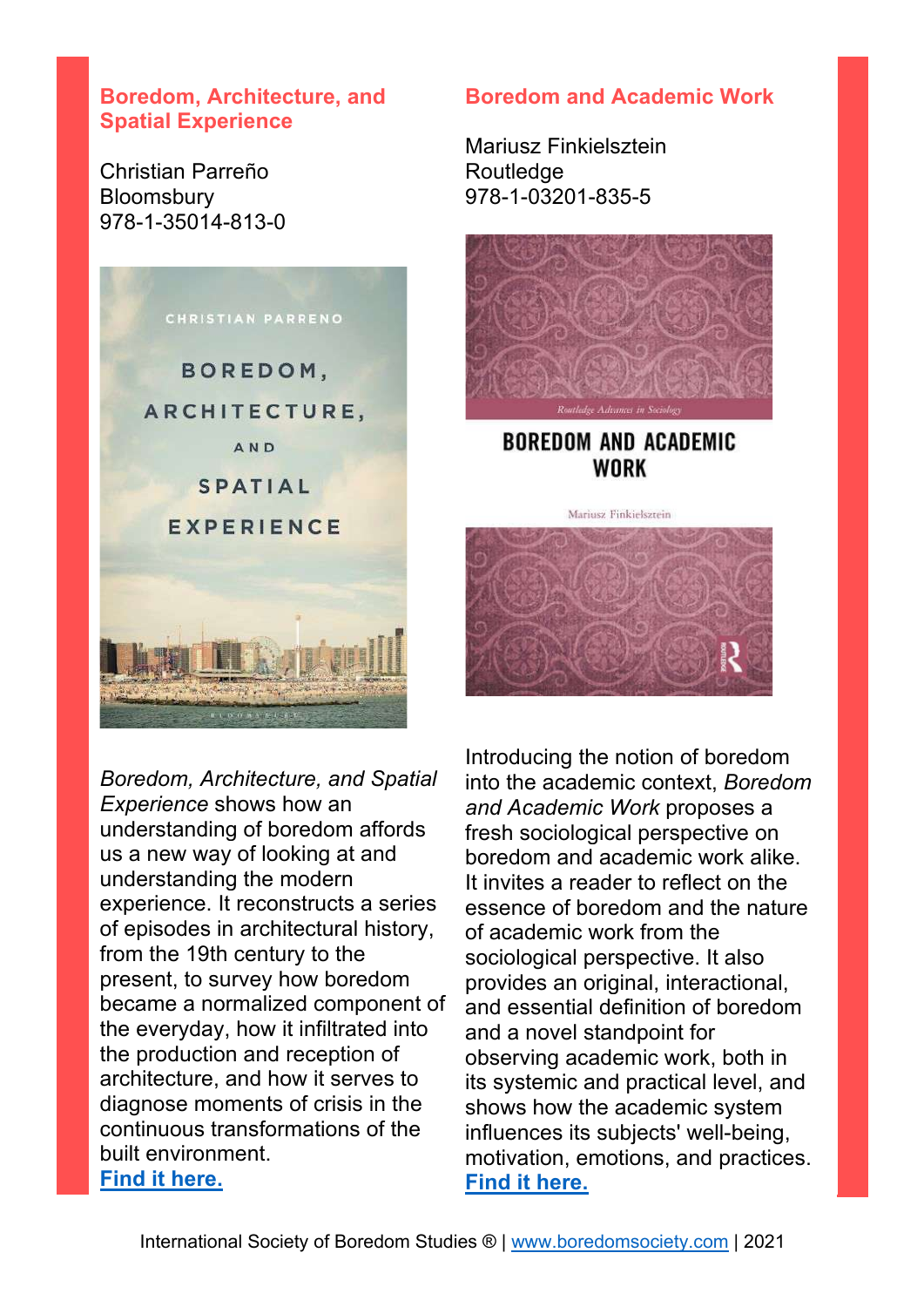### **Papers Suggested by Our Members**

Van Tilburg, W. A., Igou, E. R., & Panjwani, M. (2022). Boring people: Stereotype characteristics, interpersonal attributions, and social reactions. *Personality and Social Psychology Bulletin*, 01461672221079104. https://doi.org/10.1177/01461672221079104

- Davis, K. (2022). The Shamefulness of boredom: Are good researchers allowed to be bored? In K. Davis & J. Irvine (Eds.), *Silences, Neglected Feelings, and Blind-Spots in Research Practice*. Routledge. https://doi.org/10.4324/9781003208563-9
- Ohlmeier, S., Klingler, C., Schellartz, I., & Pfaff, H. (2022). Having a break or being imprisoned: Influence of subjective interpretations of quarantine and isolation on boredom. *International Journal of Environmental Research and Public Health*, *19*(4), 2207. https://doi.org/10.3390/ijerph19042207
- Ros Velasco, J. (2021). Me aburro luego existo: La constitución ontológica de la individualidad desde el aburrimiento. *Bajo palabra. Revista de Filosofía*, *28*, 103-134. https://doi.org/10.15366/bp2021.28.005

### **Media & Videos Suggested by Our Members**

#### **The Daily Free Press 10/04/2022**

In A Word: Why you should sit with your boredom, by Kim Schneider

#### **iNews 03/29/2022**

What makes us bored? Psychologists explain why there's nothing dull about studying boredom, by Rhodri Marsden

#### **Essex Live 03/21/2022**

University of Essex study claims to have found the dullest people in the world, by Anna Willis

#### **Aburrimiento y melancolía en la configuración de la intelectualidad en la contemporaneidad clásica 02/22/2022**

Josefa Ros Velasco, UCM

**Share with us your articles, books, news, videos, and interviews on boredom, and whatever you want to see here!**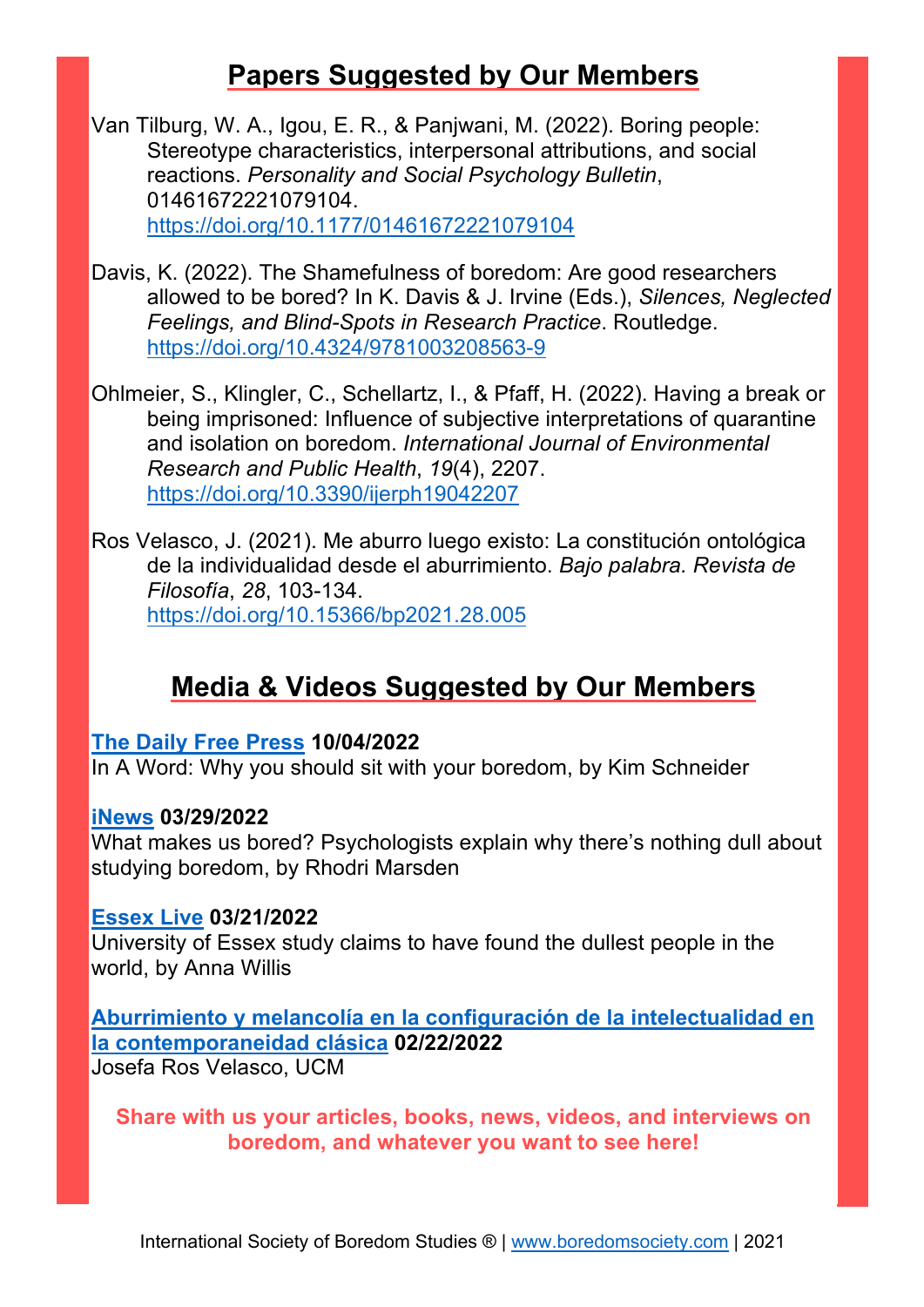## **Call for Papers**

#### **The Journal of Boredom Studies**

The ISBS will have its own academic journal starting in 2022. **The Journal of Boredom Studies** (JBS) will be a peer-reviewed, international, and multidisciplinary journal that publishes once a year theoretical and research papers, reviews, and translations covering subjects related to boredom from a variety of academic disciplines. You are invited to submit your research for issue 2 at any time. For now, you can do it by sending your work as a Word file,  $6,000$ -10,000 words, following APA  $7<sup>th</sup>$  edition to the ISBS email: contact@boredomsociety.com

**Special Issue "Boredom in the COVID-19 Pandemic"** A special issue of *Behavioral Sciences*. Deadline for manuscript submissions: 31 July 2022. **Dr. James Danckert,** *Guest Editor* More information here.

**Seeking a reviewer for Josefa Ros'** *La enfermedad del aburrimiento* Hard copies are available for those interested in writing a review of Josefa Ros' *La enfermedad del aburrimiento.* To review this title, get in touch at josros@ucm.es and jrodriguez@alianzaeditorial.es.

**Seeking a reviewer for Dmitri Nikulin's** *Critique of Bored Reason* The journal *Philosophy in Review* (ISSN 1206-5269) is seeking a reviewer for Dmitri Nikulin's *Critique of Bored Reason: On the confinement of the modern condition*. To review this title, get in touch at pir@uvic.ca.

### **Podcast**



The ISBS launched in January 2022 a new podcast. Annie Runkel, PhD researcher at Duncan of Jordanstone College of Art and Design, University of Dundee, presented **Boredom Matters**, a series about Boredom Studies. In the first episode, ISBS president,

Josefa Ros Velasco, introduced the ISBS vision and mission. Mariusz Finkielsztein, Andreas Elpidorou, Eric Igou, and Christian Parreño, answered the question: **if there is one fact about boredom you could share, what would it be?** Listen on: YouTube, Ivoox, Soundcloud

Please contact us if you wish to **contribute** to an episode, and also if you are interested to **become an active member** of the Podcast team, together with Annie Runkel.